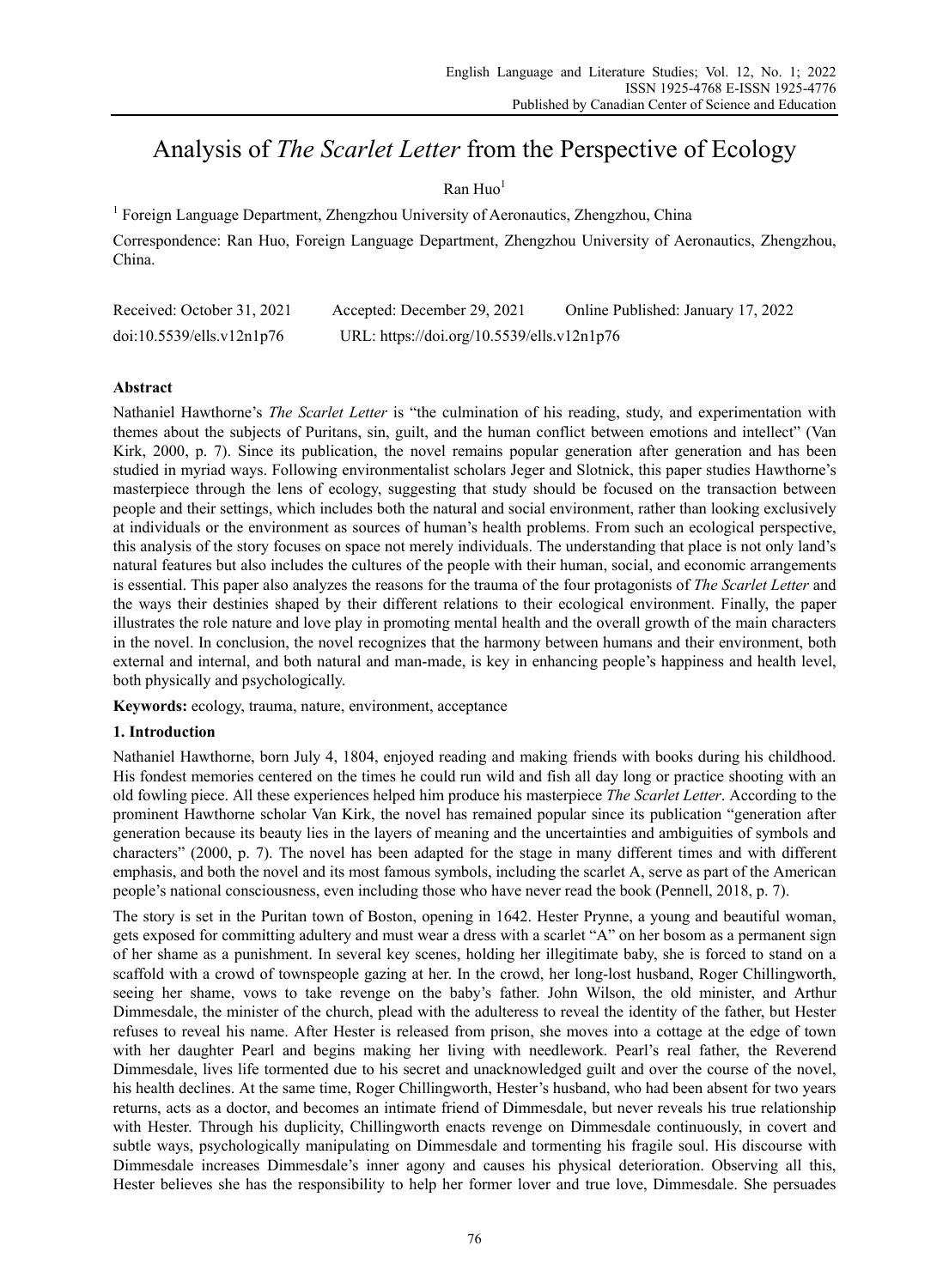Dimmesdale to leave Boston secretly to start a new life in Europe. However, the sin is deeply permeated Dimmesdale's soul and he knows that he cannot escape his guilt and responsibility until he confesses his sin in public. Finally, towards the end of the novel, he climbs upon the scaffold and confesses his sin publicly, and then dies in Hester's arms. Chillingworth also dies shortly after the death of the minister, as he finds no purpose in life after the death of his victim. Chillingworth leaves Pearl a large amount of money, enabling her to go to Europe with her mother. Hester returns to Boston several years later with the scarlet letter still on her bosom, and becomes an angel in the townspeople's eyes for always providing help and generosity to all.

The novel made its author well-known and received warm reception and recognition both in America and abroad. It remains a hot subject for critics and still is studied and interpreted in various ways: the changing meaning of the symbol, the analysis of the theme, the structure, and the psychology of the characters, having all remained objects of debate and scrutiny. For example, Kaul, A.N. studies the novel in his article *Character and Motive in the Scarlet Letter* (1968). In his article, the author explores the novel from three dimensions: the examination of Puritan theology; Hawthorne's concept of sin and the literary technique. Kaul points out that Hester and Dimmesdale are frustrated not because they live in a certain kind of society, but because a certain kind of society still lives in them and rules invisibly their actions and destinies. Kilborne, B studies the novel in his article *Shame Conflicts and Tragedy in the Scarlet Letter* (2005). His paper demonstrates that different from most commentators who assumed Hester's pain to be shame-based, and Dimmesdale's pain to be guilt-based, Kilborne gives an interpretation that both are afflicted with shame, and Dimmesdale's shame is more unbearable because more conflictual, less representable. Chen, Yanchun studies it in *On Arthur Dimmesdale's Double Personalities as Revealed in Hawthorne's the Scarlet Letter* (2017). In Chen's article, it gives an analysis of the double personalities of Arthur Dimmesdale and the factors in shaping his double personalities. Chen's paper aims to help people have a better understanding toward this hypocritical person and a corrupt society. Wang, Yueming studies the novel in the article *Misogyny or Feminism? A Probe into Hawthorne and His the Scarlet Letter* (2017). Wang analyzes the doubt of Hawthorn's tendency for a misogynist or a feminist, and supports the idea in his article that Hawthorne has the tendency for feminism in his work as he mirrors Hester's life as his own, he honors a woman's rebelling against patriarchy and he has a beloved wife and mother. Among various studies of *The Scarlet Letter*, the major focus is on psychological analysis, structure analysis and the feminist methodology. This paper presents here argues for an ecological approach that centers on both the representations of nature and society in the text.

Ecology was first defined by Ernst Haeckel as "the whole science of the relationships between the organism and its environment" (cited in Zapf, 2016, p. 41). Ecology remains integrally linked with life, geographical location and their interrelations. Ecocriticism is "study of the relationship between literature and the physical environment", advocating an "earth-centered" approach to literary studies (Zapf, 2016, p. 41). In the past, when researchers studied literature, they tended to neglect the relationship of literature to nature and the text to the extra textual world or instead, they only studied literature as ideology. In fact, literary texts provide a transformative site of cultural self-reflection and cultural self-exploration (Zapf, 2016, p. 28). Currently, the ecological studies in literature are becoming one of the fastest-growing areas of study and there seem to be a growing number of people who recognize that the environment and humans are not independent from each other. Thus, as one ecological critic stresses, "the growing expansion of ecological consciousness translates into a deeper understanding of interconnectedness in both nature and history" (Snyder, 2004, p. 3). It's important to keep in mind that the environment is not only external, but also internal. "The inner worlds and landscapes of the mind, the psyche, the cultural imagination" (Zapf, 2016, p. 80) are also part of environment for humans and make up the cultural ecosystem. In literature, besides the study of the external environment, people also need to get into "the inner lives and psyches of our characters, with their obsessions, kinkiness, and secrets as well" (Snyder, 2004, p. 9).

Hawthorne's *The Scarlet Letter* provides a good but generally unrecognized example to show the interplay and interconnectedness between the environment, culture and people's mental health problems and well-being level. It also displays how the fictional neighborhood in Puritan Massachusetts mistreats Hester and Pearl, and readers discover that a lack of social support deeply shapes personalities of the victims, particularly the development of Pearl, who cannot be blamed for the allegedly sinful actions of her mother. Fortunately, she finds solace in the wild and the natural environment, which offers her nourishment and comfort, and helps all of the characters alleviate stress and anxiety and find connection and belonging in the environment.

#### **2. A Place-Centered Perspective Versus an Individual-Centered Perspective**

To study literary works from the perspective of ecology means to study communities, environments and social systems when we analyze the texts. According to behavioral ecology, people's mental health problems often stem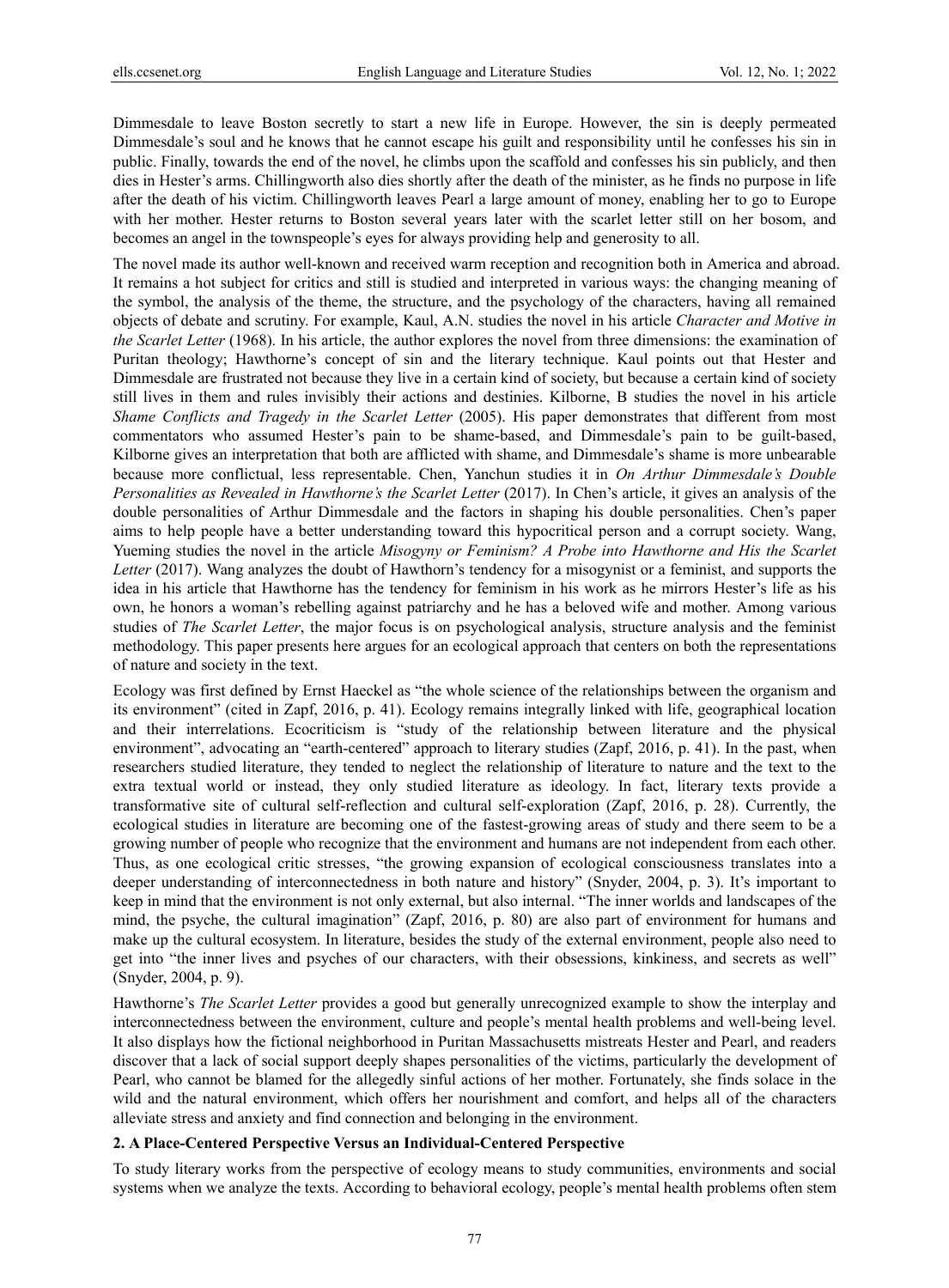from the transaction between people and their settings. Individuals' behavior should be taken as a production of the larger society instead of exclusively the result of autonomous units acting within environments (Jeger & Slotnick, 1982, p. 4). People act on their environments, just as environments influence people. Humans and nature remain interdependent and form an integrated whole, even if this truth has remained insufficiently recognized in traditional literary and social criticism. The environment is not isolated and separated from humans. The natural environment changes through the man-made environment with its accompanying social and cultural norms.

As some critics explain "we argue that all literature has and reflects place, humans as well as environments in relation to each other" (Waldron & Friedman, 2013, p. 9), and *The Scarlet Letter* is no exception. When we interpret the fate of characters in the novel, we must explore the significance of the places where individuals find themselves because characters and places are complexly interwoven. Place has been defined as "an open and interconnected region within which other persons, things, spaces and abstract locations, and even one's self, can appear, be recognized, identified and interacted with" (Waldron & Friedman, 2013) and therefore place, as it has been argued, "must be considered through multiple dimensions that weave its physical and social ecologies together—economic, political, cultural, religions, but also geographic, environmental, biotic and spatial" (Waldron & Friedman, 2013).

To return to *The Scarlet Letter*, Hester Prynne finds herself punished and humiliated publicly as she is forced to stand on a public scaffold with the scarlet letter A for adultery on her bosom for three hours. She also receives the command that she must wear the shameful symbol for the rest of her life. The townspeople say evil and harsh words about her. We read of townspeople insulting her by saying: "At the very least, they should have put the brand of a hot iron on Hester Prynne's forehead"; "This woman has brought shame upon us all, and ought to die" (Hawthorne, Pennell ed., 2018, p. 82). They are irritated by Hester's beauty and elegance and also the fantastically embroidered scarlet A. Dimmesdale, however, the lover and real father of the baby, will not leave his home in heart and go to a new place to find freedom and peace even if his health declines and he suffers from guilt and psychological despair since he must hide his crime and watch Hester suffer publicly. All the characters suffer due to the time and place that shapes the common values, namely, the Puritan community in 17th century Boston with its beliefs, practical life and assumptions about acceptable behavior.

The scene of the novel is 17th century Boston in the Puritan society, where the dark color from the prison, in the middle of the town, dominates and creates a feeling of unwavering sternness and rigidity. Van Kirk says "The Puritan village with its marketplace and scaffold is a place of rigid rules, concern with sin and punishment, and self-examination" (2000, p. 96).

The first settlers who came to establish colonies in America from England in the early 17th century gave up the security of their homes, their occupations, and their communities in hopes of increasing their wealth and status and for the right to practice their particular strict religious framework. "Many who opted to make the journey to Massachusetts Bay were deeply motivated by their religious beliefs. As such, they intended to establish communities in which their religious sensibility would inform governance, law and social relations" (Pennell, 2018, p. 22). Based on the Puritans' understanding, they believed that in proper model communities, church and state must be firmly linked and closely interrelated. At the time we first see Hester on the scaffold in Boston in 1642, historians note "the conflicts between the king and Parliament had become irreconcilable and in August of the year, civil war erupted" (Pennell, 2018, p. 26). The third scaffold scene in the novel, readers learn, is set in 1649. Interestingly, this was the year in England when Charles I was beheaded just one month before Hawthorne's scene is set. Considering the historical events taking place in the land from which they came, it makes sense that, the Puritans have anxieties about their community's stability and the future of their religious values, which are under threat across the ocean. Thus, the novel legitimately depicts the harshness and strict policy towards the violators who broke rules.

Among all the crimes in Puritan Boston, the setting of the novel, the major capital offenses that were strictly punished include "murder, witchcraft, idolatry, blasphemy, sodomy and rape, as well as adultery" (Pennell, 2018, pp. 30−31). In Hester's case, the magistrate thought her too young and beautiful to have initiated the sin. Besides, she has reason to believe her husband may have died at the sea; the local authorities don't enforce her punishment with the full severity of their law. For example, they chose not to put the brand of a hot iron on her head.

Puritan communities favored educated clergy, usually with a university degree, to provide guidance to their congregations in reading and interpreting the Bible's meaning and to be church leaders. Dimmesdale seems the right man who can meet all the criteria and therefore serves as the chosen religious man. As the loyal servant of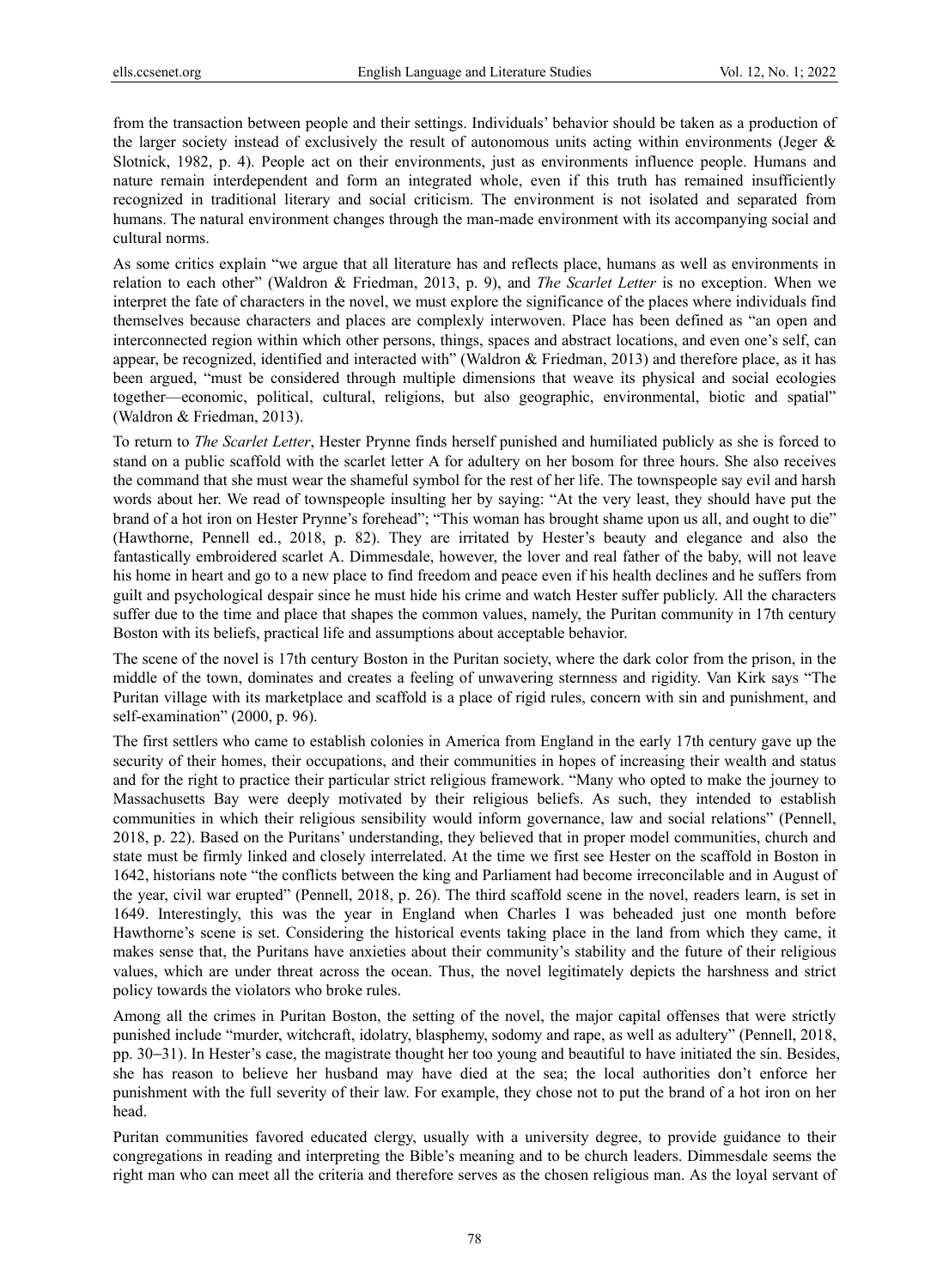God, he believes humans are depraved and can do nothing to help themselves toward salvation. Only God has the right to decide who will be saved. Thus, he can't forgive himself through any level of good work he performs and therefore he feels trapped in his sins.

It is this cultural environment, an attitude devoid of mercy from both the local government and townspeople, dooms Hester and Dimmesdale to their fate. Human dwellers and cultural institutions interact with each other and no individual can escape from the environment. They are all interwoven and interconnected.

# **3. The Reasons for Trauma of the Protagonists and Their Destinies**

Trauma has been and is a part of human life and history both in its everyday and its extreme and spectacular forms, and it involves experiences of fear, terror, and disempowerment that overwhelm the defenses and threatens to paralyze vital functions of a person or a community (Zapf, 2016, pp. 207−208). Trauma studies are characterized by a broad diversity of concepts, subjects, approaches and directions for trying to heal trauma (Zapf, 2016, p. 207). In *The Scarlet Letter*, trauma means the psychological stress which produces negative feelings and behavior. The reasons for trauma from the ecological perspective lie in the disconnection and alienation between humans and their environment, the mind and the body, the self and others, and a division between the culture and nature. We need to position trauma within a larger culture, which influences individual consciousness and personal communication.

#### *3.1 The Trauma for Hester Prynne and Her Fate*

Hester Prynne suffers immensely from the public humiliation and isolation within Puritan society. Her alienation and disconnection from her environment are the results from the mistreatment given to her by the neighborhood due to her public sin and her violation of Puritan practices. The neighborhood is the important social unit, and it inescapably can affect the social conditions of individuals living within it. "The lack of formal or informal supports in neighborhoods may lead to feelings of social isolation among families but may only lead to maltreatment during times of family crisis (Belsky, cited in Freisthier, 2006). Hester stands on the scaffold alone with her child. The absence of the father of the child already represents a kind of family crisis. Because of the scarlet A on her chest, she embodies a general symbol everywhere she goes. She symbolizes a woman who, whether intentionally or not, rebels against unnatural rules of sexual repression. Though her delicate needle work has been accepted in many cases, it is "not recorded that, in a single instance, her skill was called in aid to embroider the white veil which was to cover the pure blushes of a bride" (Hawthorne, Pennell ed., 2018, p. 109). Nowhere can she find friendship, acceptance or a community she can belong to. When she passes the town, the children even pursue her at a distance with shrill cries, acting cruelly. Every time new people arrive, their curious gaze at the scarlet letter functions as a peculiar torture for her and brands it afresh in her soul.

Lack of resources, social support and increased feeling of isolation in the neighborhood transforms Hester from a beautiful, elegant, and passionate young lady into a poor, fatigued woman with a seemingly empty soul.

However, Hester is a person with strength, and she is a survivor in the end. She chooses to reach out to others despite her shame, and this choice helps her and everyone. Despite her loss of acceptance in her place, her identity and normal connections with her community, which create chronic stress and make her feel helplessness and despair, her ability continually to love others and help the community that rejects her paradoxically endows her with much strength and a sense of belonging. The novel makes clear that over time, the community changes more than Hester and finally even changes the meaning of the scarlet A and that change saves her from alienation. Even though she lives on a meager income from her needle work, she donates her extra money to charity to help those suffering. In the face of constant insults and prejudice against her from her neighborhood, she "never responded to these attacks" and she "was patient, —a martyr" (Hawthorne, Pennell ed., 2018, p. 111). During her long-time suffering, "there was neither irritation nor irksomeness. She never battled with the public, but submitted uncomplainingly to its worst usage" (Hawthorne, Pennell ed., 2018, p. 169). Her consistent intolerance and love gradually overcome townspeople's hatred and even transform their feelings for her into love. As an outcast of society, she finally finds herself invited into the household that are darkened by trouble. After the death of Dimmesdale, she leaves the town and returns many years later after, "the scarlet letter ceased to be a stigma which attracted the world scorn and bitterness, and became a type of something to be sorrowed over, and looked upon with awe, yet with reverence too" (Hawthorne, Pennell ed., 2018, p. 244). After so many toilsome and devoted years, she eventually establishes connection with the community and finds her self-definition and sense of belonging and gains her salvation by herself.

#### *3.2 The Trauma of Arthur Dimmesdale and His Fate*

Arthur Dimmesdale, Hester's real love and the father of Pearl, serves the community as a well-educated Puritan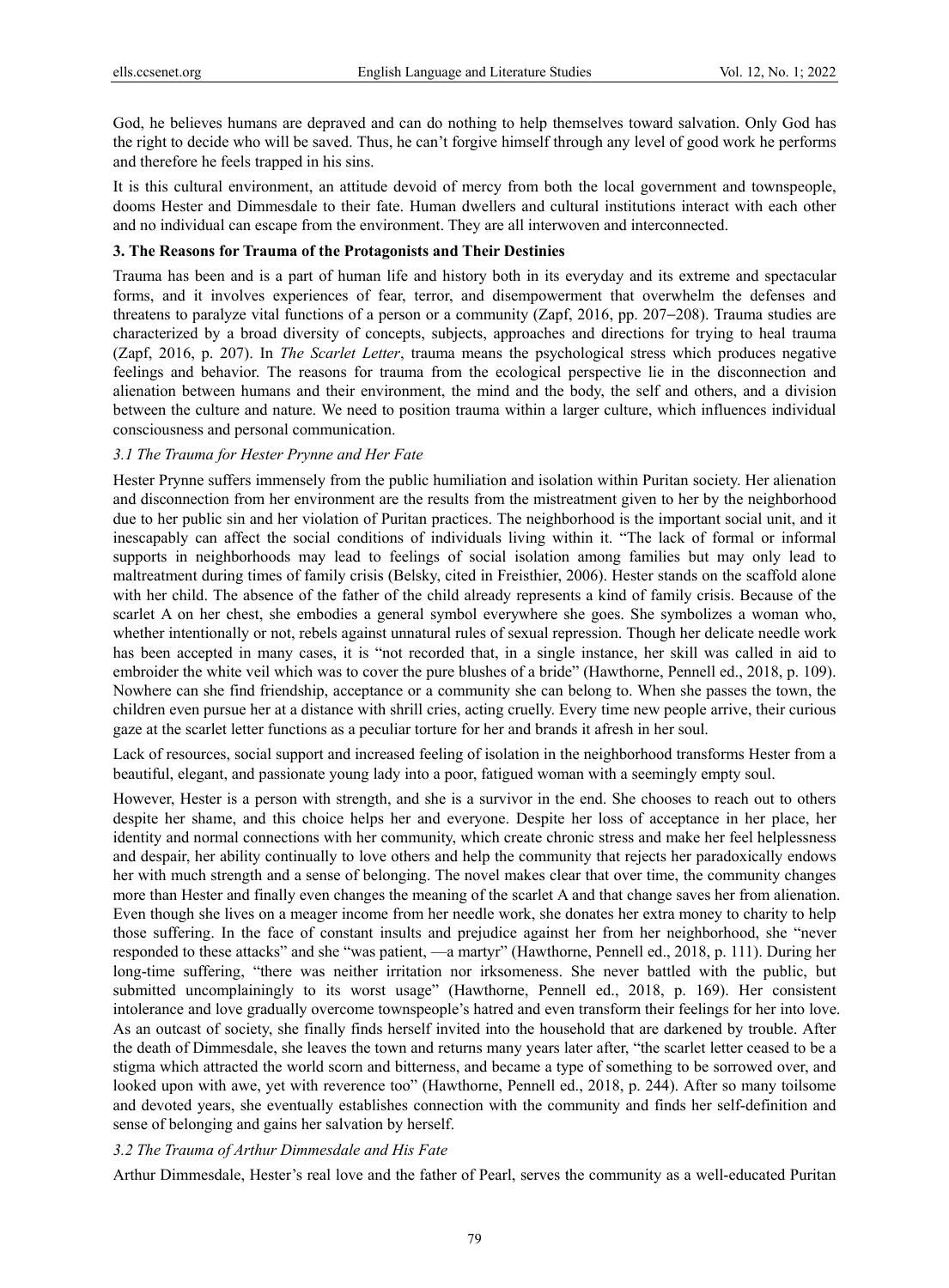minister, who devotes his life to God and remains passionate in his religion. His trauma lies in the disconnection between his body and soul, his external reputation and his internal sins. He contains "a great wealth of interior life, a private and secret life" (Becker & Ernest, 1971, p. 46). He somewhat splits into two, the self and the body, the one hidden, the other open.

In the townspeople's eyes, Dimmesdale appears sacred and maintains a high status. Because he suffers from inner guilt, he weakens as the novel unfolds. However, his popularity among the congregation grows stronger. People admire him for his eloquence and moving sermons, an admiration that seems ironic given his hidden nature. On the outside, he seems to crave recognition and power and his status as the spiritual leader of the community is high. He clearly knows the contradictions of his life and value system, yet feels morally obligated to act in moral ways, even while realizing that he suffers from his hypocrisy. However, his inner world and inner turmoil over his misguided sense of responsibility (he believes he must maintain a religious, holy, saint-like façade) has more power and authority over his psyche than does the visible positive image he presents. His self-torture and self-punishment condemns his health and leads to physical failure. People "deemed the young clergyman a miracle of holiness" (Hawthorne, Pennell ed., 2018, p. 244). Despite his inner truth, in sharp contrast to what seems should prevail, the more he is worshipped, the more his inner soul struggles. The more others view him as a saintly, wise, holy man, the more he suffers while paradoxically feeling the necessity to maintain such appearances. This pretense doesn't serve his vanity or self-respect; it undermines it and his choice to conceal his adultery with Hester ultimately causes him more suffering. But he feels by maintaining a pure façade he serves the cause of promoting the religion rather than his own inner truth. He tries many times to speak his truth and confess his paternity and establish an equilibrium between his inner life and outer appearances—to allow the inside to come out—but every time he fails, and his inner world remains isolated and blocked off by his exterior façade.

Chillingworth's revenge, taking the form of a pretended friendship and counsel, actually provokes and deepens Dimmesdale's agony and makes Dimmesdale weaker and more pained as he increasingly doubts his self-worth. How can what Dimmesdale views as his ruined, polluted soul offer redemption and purification to other souls. He perceives if his true nature were known, he would fail to be able to help others. Hester, on the other hand, tries to convince him to leave and go to a new place to start over and find his freedom and happiness. But as one critic Van Kirk, argues, "no matter how hard he has tried, he cannot outrun the truth that his conscience and his mind believe. Sailing to Europe will not bring him beyond the reach of God's knowledge" (2000, p. 72). If he does not confess his part in the sin, he can never be at peace with Hester or his tortured conscience, no matter how far away he sails or how long he may live.

Eventually, by the end of the novel, he learns the failure of his pretense morally and he chooses the right thing to do, which means revealing his real behavior. In the last moments of his life, he "has come to a resolution of his problems through love that leads to confession and absolution" (Harper, 2000, p. 63). Through revealing his nature as the lover of Hester and the sinner he is, he then finds real connection, happiness and absolution because his body, his soul, and his open love and acknowledgment of his family actually redeem him, leading to true forgiveness and joy. Only by rejecting his previous choices can he accomplish real fulfillment. Thus, his life becomes more complete, and unified, and all the boundaries between him and the environment collapse. His story cycle "begins and ends with the moments in which death is given meaning through the construction of social relationships" (Waldron & Friedman, 2013, p. 76).

# *3.3 The Trauma of Roger Chillingworth and His Fate*

Roger Chillingworth, Hester's husband, who, as the story begins, is believed dead at the bottom of the sea, is also a victim due to the disconnection with his loved one and his toxic method of dealing with his trauma.

When the misshapen man comes to Boston after years of pursing of knowledge, he sees his wife, Hester Prynne, "standing up, a statue of ignominy, before the people" (Hawthorne, Pennell ed., 2018, p. 101). He believes he has lived in vain, and the world is cheerless for him. Feeling alone, he longs to kindle a household fire. He had drawn Hester into the innermost chamber of his heart and had dreamed of seeking warmth, but ultimately found only the darkness of scandal. He had once been calm in temperament, kind, pure and upright, but had now transformed into a devil and his only drive is to seek revenge on the baby's father. The process makes him an evil man and a fiend. He devotes himself for seven years to the constant analysis of a heart full of torture and derives his enjoyment thence, and adds fuel to those fiery tortures which he analyzes and gloats over (Hawthorne, Pennell ed., 2018, p. 177). His face also changes from meditative, scholar-like to something ugly and evil.

All his deformed happiness derives from his torment of Dimmesdale, and that is the way he builds his unhealthy and abnormal connection with the environment. Once Dimmesdale confesses to his sin and escapes from his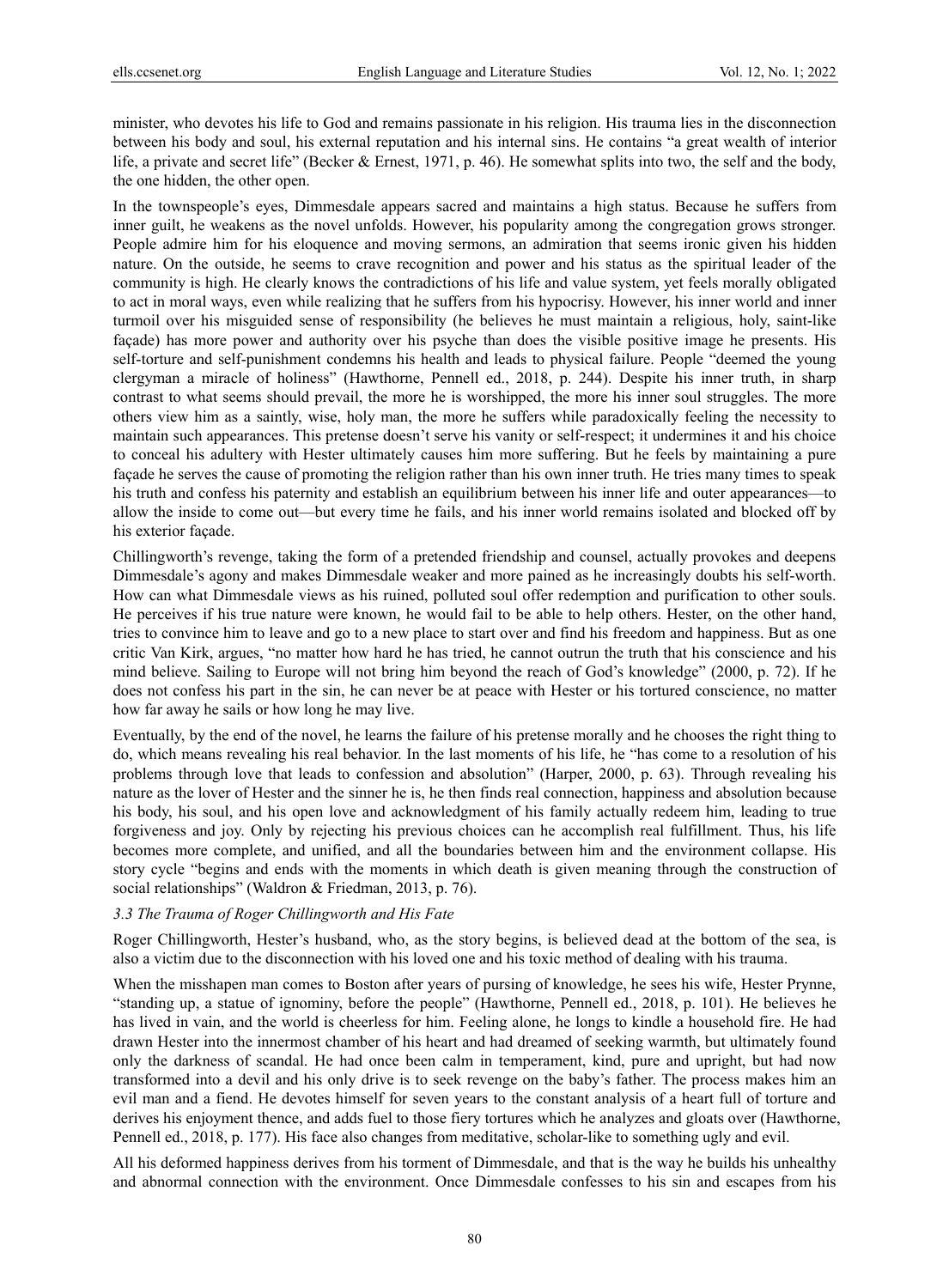grasp, he realizes he has no reason to live without his victim. All his strength and energy desert him, and there is no further material to support his evil principle and no more devil's work on earth for him to do. Having lost his reason to live, he dies within the same year after the death of Dimmesdale. Eventually, "humans are thrown into lives of meaning through relationships, that is, the process of finding meaning, coherence, and wholeness through relational views and practices" (Escobar, 2008, p. 154). Without relationship, destruction follows.

# *3.4 The Trauma of Pearl and Her Fate*

Pearl functions as the symbol of adultery, both in the fictional community and for the novel as a whole. She also serves as a character who represents love and passion. She looks quite beautiful, but she also possesses a somewhat absurd and even disturbing personality due to her trauma. When she is born, she isolates with her mother. The novel tells readers, "Never since her release from prison, had Hester met the public gaze without her" (Hawthorne, Pennell ed., 2018, p. 117). No doubt, this stigma, prejudice and discrimination leveled against her and her mother harms the little girl in unseen ways. According to ecological theory, people need human connection to survive (Downey & Feldman, cited in Downey & Daniels, 2020). When youth experience multiple forms of devaluation by a community, they inevitably face increased exposure to harmful childhood circumstances, thus, they are likely to generate a sense of inferiority and become deeply sensitive or alternatively develop a deep dissociation from other children. As she lacks any easily available support system, (except her mother), which excludes deep relations with family, close friends, neighbors, or other community groups, her irrational behavior follows logically. "The child could not be made amenable to rules. In giving her existence, a great law had been broken." (Hawthorne, Pennell ed., 2018, p. 114). Sometimes, Pearl shows emotions that seem inappropriate for her age. At times she seems wiser than her years; at others she seems developmentally and socially held back. When she reaches an age where she becomes capable of normal childhood social interactions, she never achieves normalcy. She fails to mingle with the other childish voices, as she is born an outcast of the world of infants and she has no right to converge with the Christian infants. She plays with natural objects, but she only creates imaginary enemies among the objects of nature. Her imagination, in a somewhat grisly manner, invents a harvest of armed enemies—albeit imaginary enemies transformed from objects in nature to imaginary people she despises. Unlike her mother, who always keeps silent when the townspeople attack or condemn the family, Pearl "screamed and shouted, too, with a terrific volume of sound, which doubtless caused the heart of the fugitives to quake within them" (Hawthorne, Pennell ed., 2018, p. 124).

The absence of a father, in this lonely family unity, also produces an understandably negative impact on Pearl. As might be expected, Pearl's lack of normal parental supervision and involvement has great effect on Pearl. Often lack of parental functions leads to problem behaviors such as aggression, and violence (Stormshak, 2011, p. 209). The deficit in parental management often serves as a key determinant of problem behavior. A child needs closeness, engagement and warm praise. Several times in Hawthorne's work, Pearl craves her father's acknowledgement and recognition in public but finds her normal wishes refused. "Wilt thou stand here with mother and me, tomorrow noontide?" "Nay; not so, my little Pearl". "Not then, Pearl". "But another time." (Hawthorne, Pennell ed., 2018, p. 165). We can only speculate how this affects her psychological development.

Lack of familial and social support from peers, combined with the abuse and mistreatment by the community, and her father's refusal of public recognition all lead to Pearl's disconnect with the social environment and her unstable personality. Luckily, Pearl has her mother's unwavering love and also the company of nature, which enable her to grow up with a kind of happiness.

### **4. The Healing Power of Nature and Love**

The understanding that nature can heal has existed among our species for millennia (Frumkin, 2013, cited in Kaufman, 2018). The natural environment can often serve suffering individuals as a fundamental source of wellness. According to some ecologists, nature acts on the mind-body by promoting a relaxation response while simultaneously focusing attention in a gentle and positive manner (Kaufman, 2018).

Due to Pearl's lack of validation by both the community and her father, Pearl lives largely in isolation and develops a strange personality. Fortunately, her time in the woods and outside by herself amongst the animals and natural world supports her, aids her, gives her a sense of happiness and belonging and prevents her from a deep mental breakdown. When Pearl is a little girl, she has no friends other than natural objects. Pearl "communicated itself to a thousand objects, as a torch kindles a flame wherever it may be applied" (Hawthorne, Pennell ed., 2018, p. 118). With her imaginative friends, and her freedom to live in her imaginary worlds, she does not feel overwhelmed or destroyed by loneliness.

Her imaginary world located in the freedom of the outdoors helps Pearl establish and maintain inner balance and peace, which is essential to her happiness. The diverse plants and animals, through the bird and insect sounds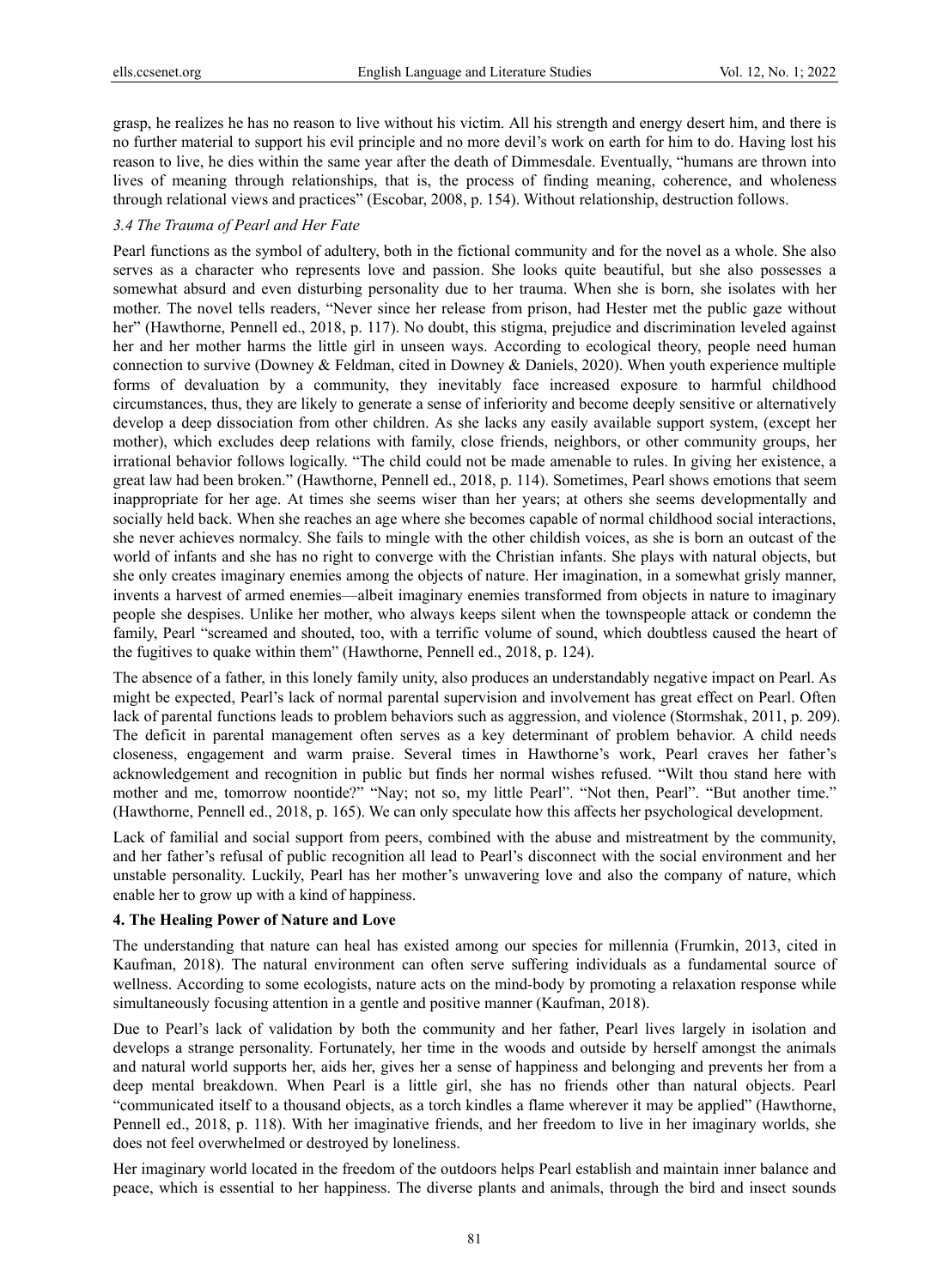help Pearl merge with space in a more connected state, where the line between the objective physical world and her inner imagination remains porous.

It is in nature, in the loud harmony of birds, insects making their calls; and the roar of waves that Pearl finds tranquility, restoration and relaxation. We notice this process when we read, "A pigeon, alone on a low branch, allowed Pearl to come beneath, and uttered a sound as much of greeting as alarm. A squirrel, from the lofty depth of his domestic tree, chattered either in anger or merriment" (Hawthorne, Pennell ed., 2018, p. 202). In nature, Pearl lives as a loved and cherished little princess, "The flowers appeared to know it; and one and another whispered, as she passed, 'adorn thyself with me, thou beautiful child, adorn thyself with me!'" (Hawthorne, Pennell ed., 2018, p. 203). Pearl takes the imaginary advice in her head to use simple flowers to adorn herself. It is in nature that her mind and body integrate as a whole and she finds love and peace. She gains, through her solitary walks in nature, restoration and healing from the environment.

Her mother's selfless, unconditional and unshakable love also serves Pearl's development and salvation. When Pearl is just a baby, her mother spends her meager income on decorating Pearl's clothes fancifully. When the authorities try to deprive Hester of her right to raise the child, Hester fights firmly. Pearl serves as all of Hester's happiness as well as her torture. Hester successfully fights to defend maintaining care for Pearl. At the end of the story, Dimmesdale's confession and acceptance of Pearl in public allows Pearl a sense of becoming a normal child who no longer needs to battle with the world. "A spell was broken. The great scene of grief, in which the wild infant bore a part, had developed all her sympathies; and as her tears fell upon her father's cheek, they were the pledge that she would grow up amid human joy and sorrow, nor for ever do battle with the world, but be a woman in it" (Hawthorne, Pennell ed., 2018, p. 240). Eventually, the power of nature and love heals Pearl, helping her breach her defense mechanisms and find interconnection with the human world and further expand her awareness and presence.

Nature, wildness, and love also heal Hester and Dimmesdale in a certain period. In the beginning of the novel, the symbolic nature image of the "wild rosebush" is out of place in the dark colors of the Puritan world. The wildness and beauty of the rosebush is a "token that the deep heart of nature could pity and be kind to the prisoner entering the structure" (Van Kirk, 2000, p. 17). After many years of suffering, in the wildness of the forest, Hester and Dimmesdale remove their camouflage and are true to themselves and their love. It is in the forest that Hester takes away the fastened scarlet letter and throws it among the withered leaves. She again finds her soft heart of womanhood and her youth and the whole richness of her beauty comes back. Love and nature's sympathy bless the two spirits and fill their hearts with radiance. Exposure to the forest can change the way people perceive themselves and the world around them.

In nature, people may look at the world from a different perspective with fresh eyes. "He could feel a more realistic view of one human being's place in the Universe. We are small, very small but we are part of something quite beautiful, something elegant in its wholeness and in the way things were interconnected and interdependent… In one way or another, everything is connected to something else, everything is valuable and of use to something, so there is no alienation in wild nature" (Geity, 1998, p. 4).

Nature and love endow the protagonists the ability to connect and integrate, giving them the sense of completeness at certain moments. Nature and love play essential roles in healing them. Only in nature and love can they find relaxation and a sense of belonging.

# **5. Conclusion**

Literary works provide people the materials to discover the relationship between human behavior and their social and natural environment. Disconnection with the environment causes trauma, alienation and depression in people and deeply affects their mental health and well-being. Thus, strengthening family ties and community relationships to promote the sense of belonging and mutuality among the residents is essential as "individuals should be interdependent with their communities to the mutual benefit of both (Jeger & Slotnick, 1982, p. 12).

People need intimacy, diversity, usefulness and the sense of belonging to keep their mental balance. Thus, the harmony between them and their environment, both external and internal, both natural and man-made is crucially important. Children should not bear the burden of their parents' sin, and revenge is never fruitful as it does not only ruin "the enemy", but also oneself. Only nature, love and interconnection with environment can heal.

# **Acknowledgment**

I feel grateful to my country China, and my school, Zhengzhou University of Aeronautics. Without their support and sponsor, I would not have the chance to study in America as a visiting scholar for one year to do this research. I also owe a debt of gratitude to my supervisor, Dr. Yongkang Wei, who gives me constant guidance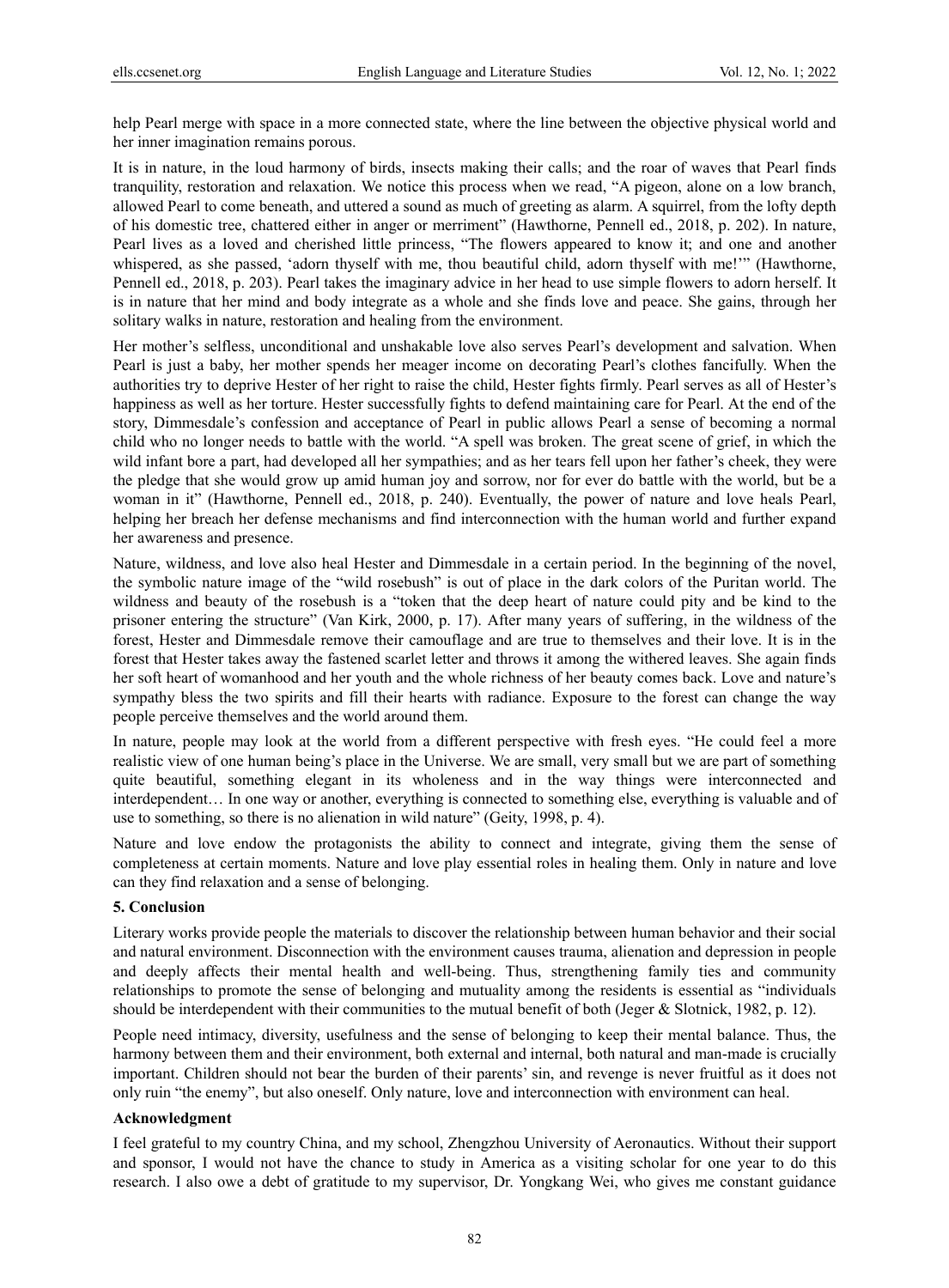during my study, and my friend Dr. David Anshen, Professor Mimosa Stephenson, and Sarah, who help me a lot in revising my paper.

# **References**

- Becker, E. (1971). *The Birth and Death of Meaning: An Interdisciplinary Perspective on the Problem of Man* (2d ed.). Free Press.
- Berger, R., & Maya, T. (2012). The Enchanting Forest and the Healing sand—Nature Therapy with People Coping with Psychiatric Difficulties. *The Arts in Psychotherapy*, *39*, 412−416. https://doi.org/10.1016/j.aip.2012.03.009
- Chen, Y. C. (2017). On Arthur Dimmesdale's Double Personalities as Revealed in Hawthorne's The Scarlet Letter. English Language and Literature Studies. *English Language and Literature Studies*, *7*(3), 85. https://doi.org/10.5539/ells.v7n3p85
- Downey, G., & Jarrell, E. D. (2020). The Dynamic Ecology of Rejection and Acceptance: Mental Health Implications. *Archives of Sexual Behavior*, *49*, 2269−2273. https://doi.org/10.1007/s10508-020-01636-8
- Escobar, A. (2008). Nature's Due: Healing Our Fragmented Culture Development. *Development*, *51*, 154−159. https://doi.org/10.1057/palgrave.development.1100456
- Freisthler, B. et al. (2006). Understanding the Ecology of Child Maltreatment: A Review of the Literature and Directions for Future Research. *Child Maltreatment*, *11*, 263−280. https://doi.org/10.1177/1077559506289524
- Gerity, L. A. (1998). The Healing Garden; Art and Nature. *Canadian Art Therapy Association Journal*, *12*, 2−10. https://doi.org/10.1080/08322473.1998.11432232
- Harper, P. (2000). Puritan Works Salvation and the Quest for Community in the Scarlet Letter. *Theology Today*, *57*, 51−65. https://doi.org/10.1177/004057360005700105
- Jay, C. (2015). The Healing Power of Nature. *Bereavement Care*, *34*, 4−5. https://doi.org/10.1080/02682621.2015.1028195
- Jeger, A. M., & Robert, S. S. (1982). *Community Mental Health and Behavioral-Ecology: A Handbook of Theory, Research, and Practice*. Plenum Press. https://doi.org/10.1007/978-1-4613-3356-2
- Kaufman, J. A. (2018). Nature, Mind, and Medicine: A Model for Mind-Body Healing. *Explore*, *14*, 268−276. https://doi.org/10.1016/j.explore.2018.01.001
- Kaul, A. N. (1968). Character and Motive in The Scarlet Letter. *Critical Quarterly*, *10*, 373−384. https://doi.org/10.1111/j.1467-8705.1968.tb02002.x
- Kilborne, B. (2005). Shame Conflicts and Tragedy in the Scarlet Letter. *Journal of the American Psychoanalytic Association*, *53*, 465−483. https://doi.org/10.1177/00030651050530021601
- Miller, K. E., & Rasco, L. M. (2004). *The Mental Health of Refugees Ecological Approaches to Healing and Adaptation*. Mahwah, NJ: Lawrence Erlbaum. https://doi.org/10.4324/9781410610263
- Myers, Z. (2020). *Wildness and Wellbeing Nature. Neuroscience, and Urban Design*. Springer Singapore. https://doi.org/10.1007/978-981-32-9923-8
- Nutsford, D. et al. (2013). An Ecological Study Investigating the Association Between Access to Urban Green Space and Mental Health. *Public Health*, *127*, 1005−1011. https://doi.org/10.1016/j.puhe.2013.08.016
- Pennell, M. M. (2018). *The Historian's Scarlet Letter: Reading Nathaniel Hawthorne's Masterpiece as Social and Cultural History*. Praeger.
- Shakuto, S. (2017). Japanese Tree Burial: Ecology, Kinship and the Culture of Death. *The Asia Pacific Journal of Anthropology*, *18*, 95−97. https://doi.org/10.1080/14442213.2016.1162126
- Snyder, G. (2004). Ecology, Literature and the New World Disorder. *Irish Pages*, *2*, 19−31. https://doi.org/10.1093/isle/11.1.1
- Stormshak, E. A. et al. (2011). An Ecological Approach to Promoting Early Adolescent Mental Health and Social Adaptation: Family-Centered Intervention in Public Middle Schools. *Child Development*, *82*, 209−225. https://doi.org/10.1111/j.1467-8624.2010.01551.x
- Tucker, K., & John, Z. (2018). *Gathered Remains: Essays on Wildness, Domestication, Community, and Resistance*. Black and Green Press.